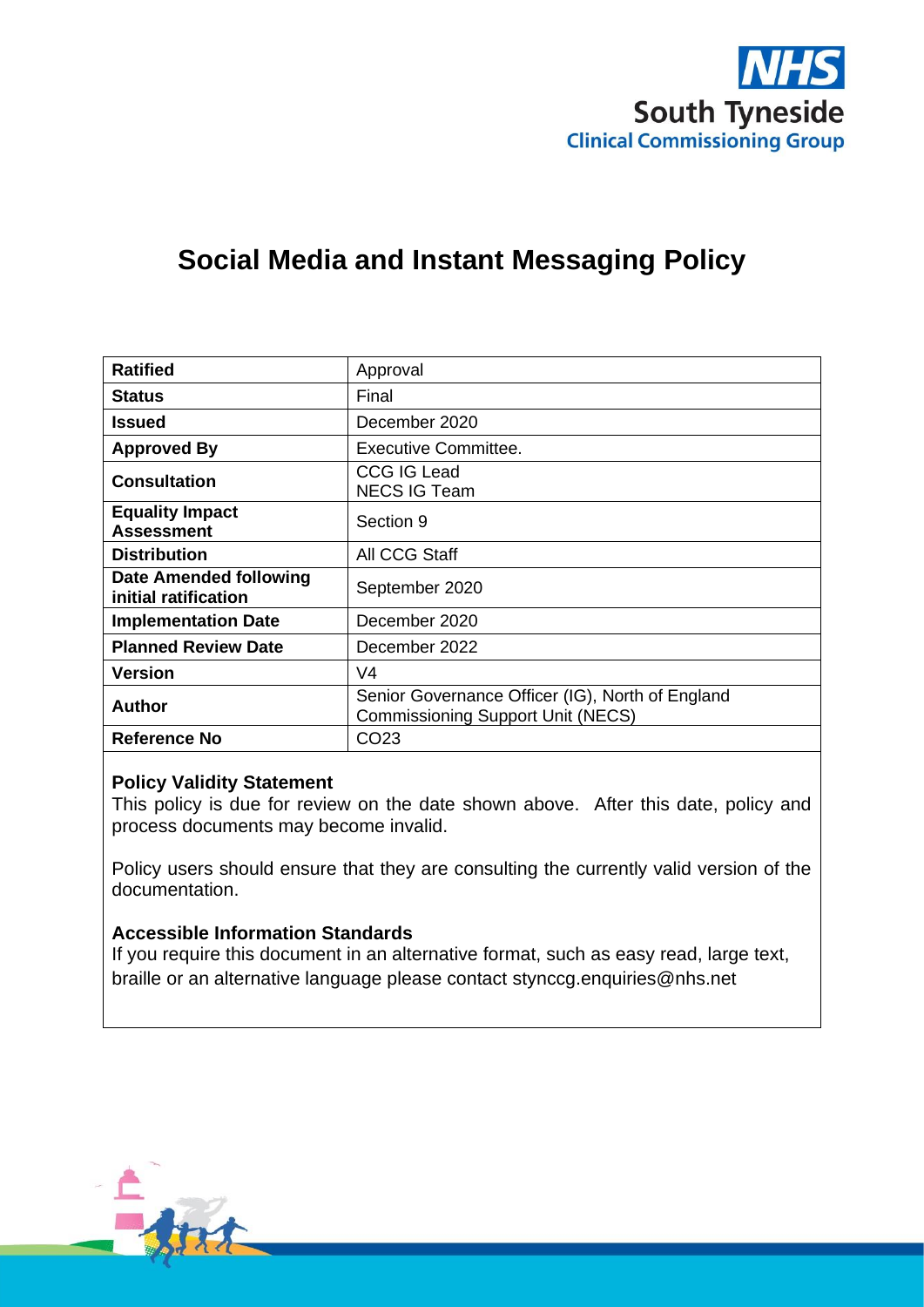# **Version Control**

| <b>Version</b>   | <b>Release Date</b> | <b>Author</b>                                        | <b>Update comments</b>                                                                                          |
|------------------|---------------------|------------------------------------------------------|-----------------------------------------------------------------------------------------------------------------|
| V <sub>1</sub>   | 09/09/2013          | Senior<br>Governance<br>Manager,<br><b>NECS</b>      | Policy adopted by Clinical<br><b>Commissioning Group</b><br>(CCG) as part of policy suite<br>developed by NECS. |
| V <sub>2</sub>   | <b>June 2015</b>    | Senior<br>Governance<br>Manager,<br><b>NECS</b>      | Annual review.                                                                                                  |
| V <sub>2.1</sub> | September<br>2017   | Senior<br>Governance<br>Manager,<br><b>NECS</b>      | Reviewed in line with expiration<br>date. Minimal amendments<br>made.                                           |
| V <sub>3</sub>   | May 2018            | Senior<br>Governance<br>Officer (IG),<br><b>NECS</b> | Reviewed in line with<br>implementation of GDPR and<br>Data Protection Act 2018.                                |
| V <sub>4</sub>   | December<br>2020    | Senior<br>Governance<br>Officer (IG),<br><b>NECS</b> | Reviewed in line with policy<br>requirements                                                                    |

# **Approval**

| <b>Role</b> | <b>Name</b>                | Date                     |
|-------------|----------------------------|--------------------------|
| Approver    | <b>Executive Committee</b> | November 2015 (V2)       |
| Approver    | <b>Executive Committee</b> | September 2017<br>(V2.1) |
| Approver    | <b>Executive Committee</b> | October 2018 (V3)        |
| Approver    | <b>Executive Committee</b> | December 2020 (4)        |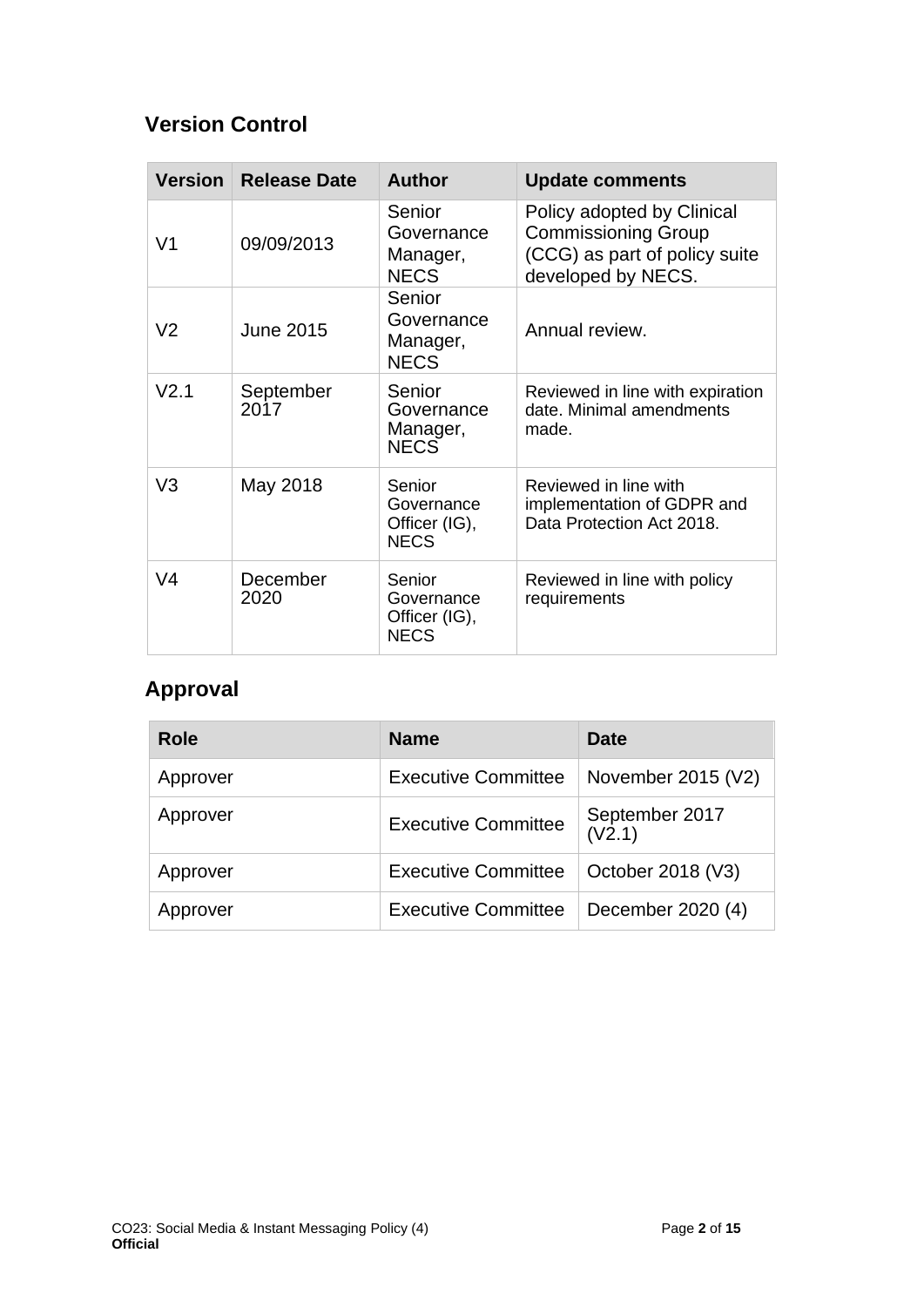# **Contents**

| 1.               |                                                          |  |
|------------------|----------------------------------------------------------|--|
| 2.               |                                                          |  |
| 3 <sub>1</sub>   | Policy for social media and the use of instant messaging |  |
| $\overline{4}$ . |                                                          |  |
| 5.               |                                                          |  |
| 6.               |                                                          |  |
| 7.               |                                                          |  |
| 9.               |                                                          |  |
|                  |                                                          |  |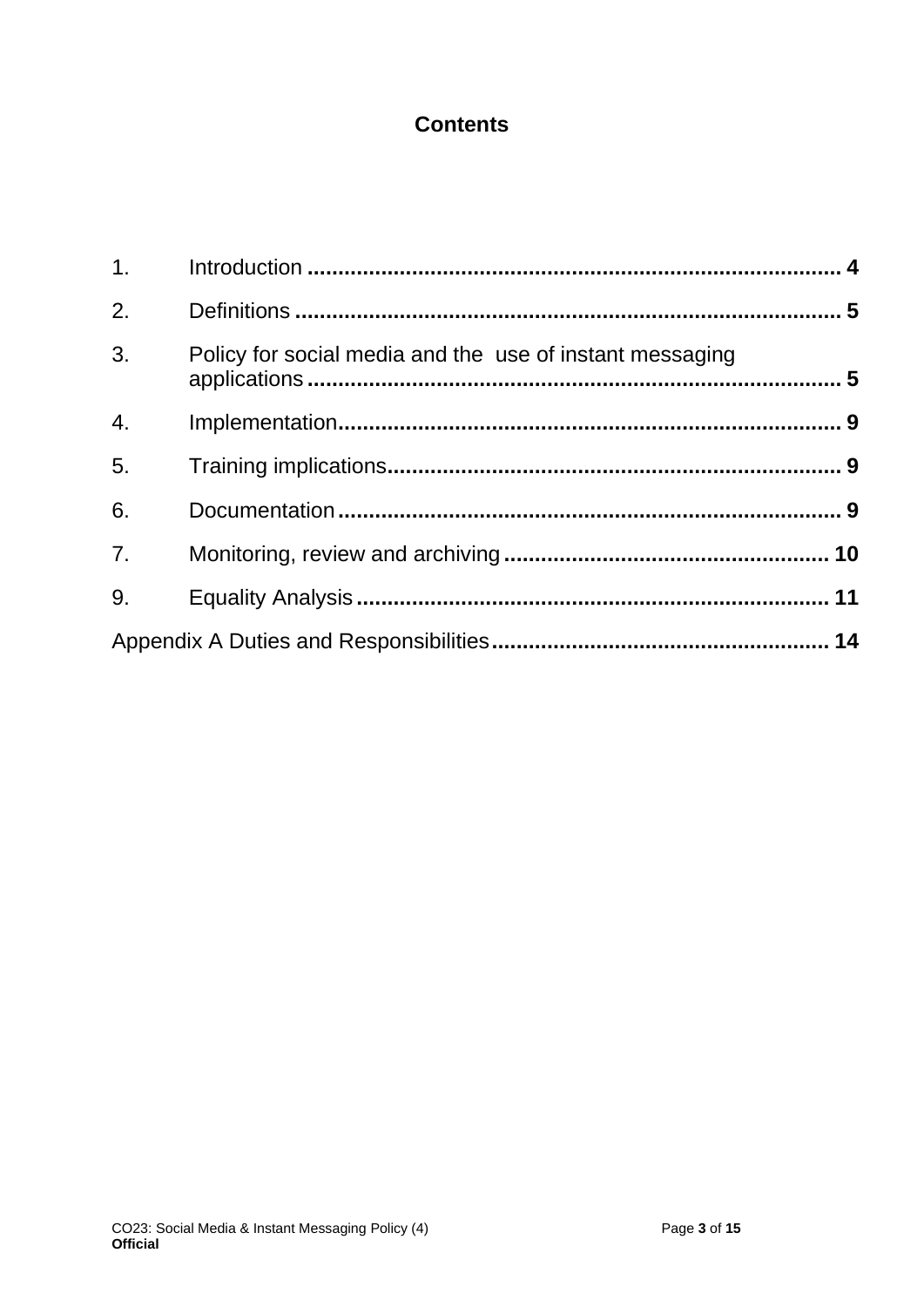## <span id="page-3-0"></span>**1. Introduction**

. Social media and instant messaging software is changing the way we, and every organisation in the world conducts its business. Millions of people use social media r and instant messaging applications every day and it has become an important communications tool.

For the purposes of this policy, NHS South Tyneside Clinical Commissioning Group will be referred to as 'the CCG'.

The CCG aspires to the highest standards of corporate behaviour and clinical competence, to ensure that safe, fair and equitable procedures are applied to all organisational transactions, including relationships with patients their carers, public, staff, stakeholders and the use of public resources. In order to provide clear and consistent guidance, the CCG will develop relevant and appropriate documentation, processes and systems to fulfil all statutory, organisational and best practice requirements and support the principles of equal opportunity for all.

The CCG may wish to use social media to provide opportunities for genuine, open, honest and transparent engagement with stakeholders, giving them a chance to participate and influence decision making. These tools are used to build online communities and networks which facilitate peer to peer interactivity.

Staff should use their own discretion and common sense when engaging in online communication. They should know and follow the CCG Standards of Business Conduct & Declarations of Interest Policy. The same principles and guidelines that apply to staff activities in general also apply to online activities. This includes forms of online publishing and discussion, including blogs, wikis, file-sharing, user-generated video and audio, virtual worlds social networks and using instant messenger applications.

The following sections provide some general rules and best practices which you should abide by at all times.

### **1.1 Status**

This policy is a corporate policy.

### **1.2 Purpose and aims**

The purpose of this document is to provide guidance to CCG staff on social media/networking on the internet and the external use of other online tools such as blogs, discussion forums and interactive news sites. It seeks to give direction to staff in the use of these tools and help them to understand the ways they can use social media to help achieve business goals. This document will also highlight the considerations required in respect of information governance (IG) issues when using instant messaging and will seek to remind staff that the law places obligations on organisations to protect patient confidentiality safeguarding data.This is a rapidly changing area and this policy is expected to be updated and amended as communication strategies evolve.

The purpose of this policy is to help protect the organisation, but also to protect staff interests and to advise staff of the potential consequences of their behaviour and any content that they might post online or share via instant messaging applications, whether acting independently or in their capacity as a representative of the CCG.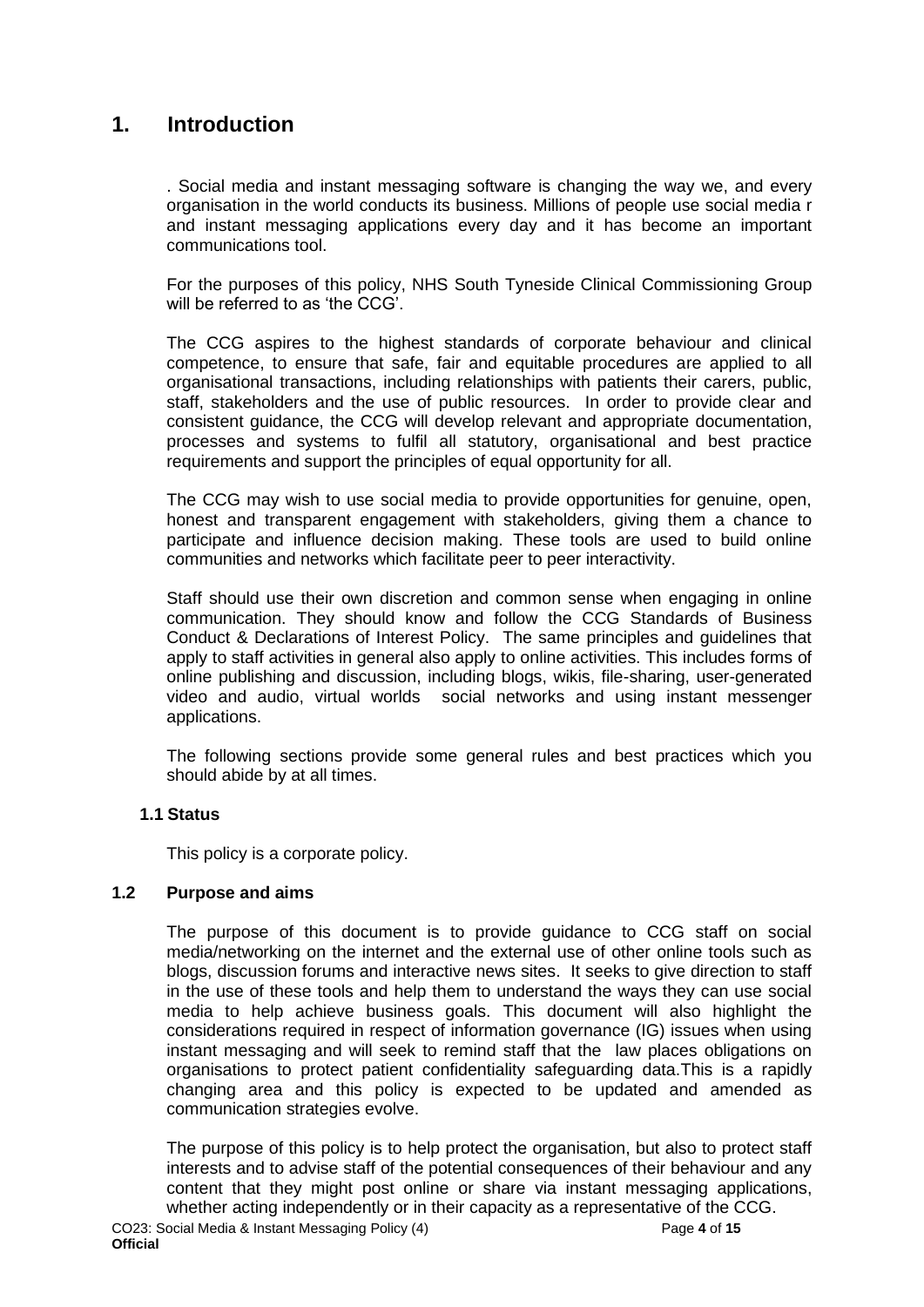The aims of this document are:

- To provide clarity to staff on the use of social media tools when acting independently or as a representative of the CCG and give them the confidence to engage effectively;
- To ensure that the organisation's reputation is not brought into disrepute and that it is not exposed to legal risk; and
- To ensure that internet users are able to distinguish official corporate CCG information from the personal opinion of staff.

### **1.3 Scope**

This policy applies to those members of staff that are directly employed by the CCG and for whom the CCG has legal responsibility. For those staff covered by a letter of authority/honorary contract or work experience the organisation's policies are also applicable whilst undertaking duties on behalf of the CCG.

### <span id="page-4-0"></span>**2. Definitions**

'Social', 'social media' or 'social networking' are the terms commonly used to describe web sites and online tools which allow users to interact with each other in some way by sharing information, opinions, knowledge and interests.

The following terms are used in this document (note the below list is not exhaustive):

- Micro blogging for example, Twitter
- Blogging for example, WordPress, Tumblr, and Blogger
- Video sharing for example, Flickr, Instagram, and YouTube
- Social bookmarking for example, Reddit and StumbleUpon
- Social sharing for example, Facebook
- Professional sharing for example, LinkedIn

"Instant Messaging" or IMs, are any form of real-time text based communications sent from one person in a network (public or private) to any one or more people who share that network',or applications for example but not limited to Whatsapp, Viber, Instagram

### <span id="page-4-1"></span>**3. Policy for social media and the use of instant messaging applications**

### **3.1 Responsibilities**

It is the responsibility of everyone within the organisation to use social media and instant messaging applications responsibly.

Whenever employees engage with social media and post information about their work or employer it is highly likely that the information will be circulated to a wide audience.

Although members of staff are not acting on behalf of the organisation in a formal capacity when engaging with social media in their personal lives they must be mindful that, depending on the content, their online posts could potentially be damaging to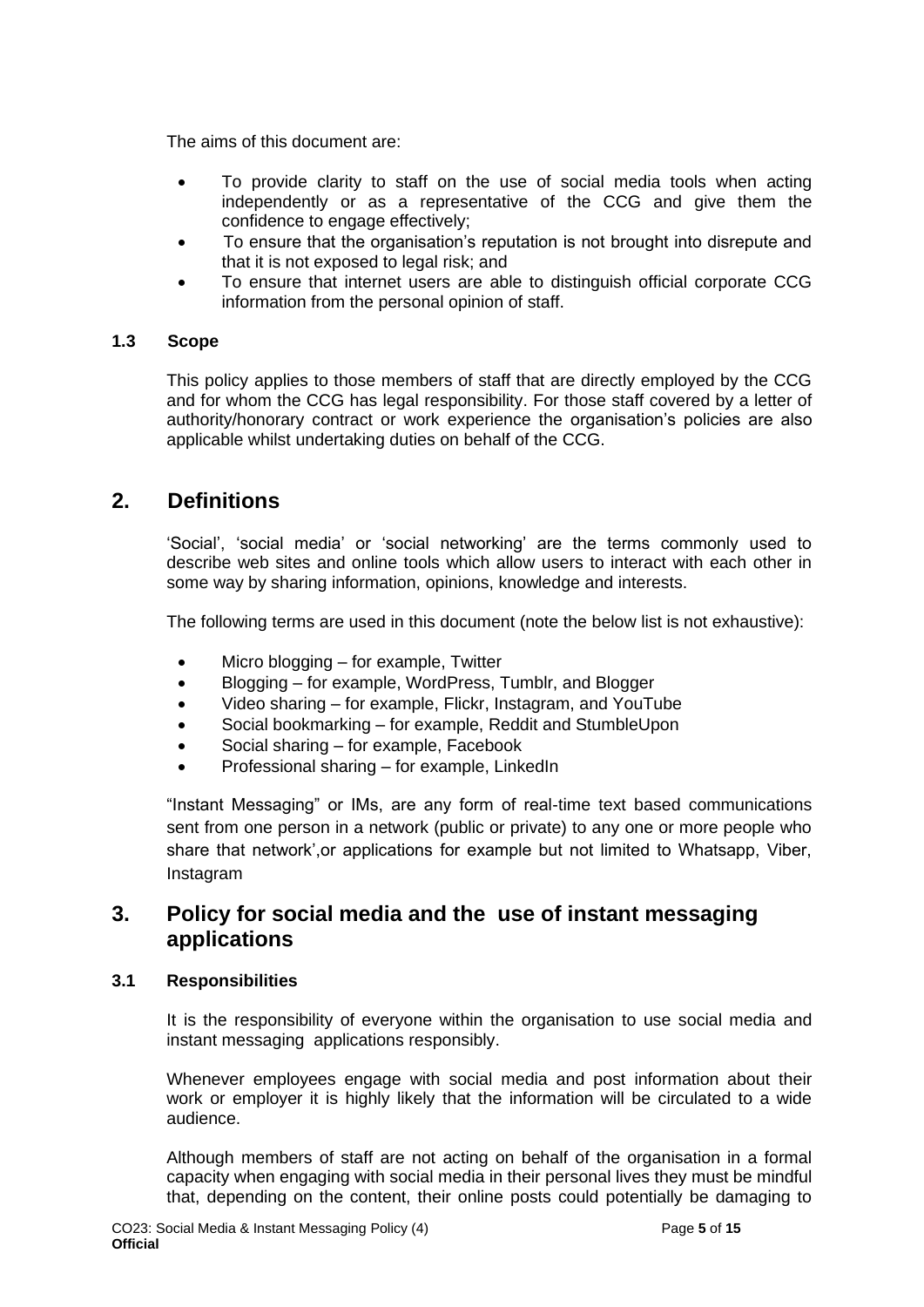the CCG, for example if they are inaccurate, confidential or flippant. Staff must also be aware of the potential legal implications of material which could be considered abusive, libellous or defamatory.

Staff should only consider the use of an instant messaging application if the organisation does not provide a suitable alternative. If staff choose to use instant messaging applications they need to balance the benefits and risks of instant messaging depending on the purpose for which they wish to use it (e.g. using it in an emergency versus as a general communication tool).

Staff must at all times comply with Data Protection Legislation and Privacy and Electronic Communications Regulations with regards to their use of social media and instant messaging applications. The main points to consider are:

- The transfer of sensitive data across unregulated servers outside the European Economic Area (EEA)
- Compliance with data protection requirements regarding 'fair processing', individuals' rights, and records management
- Data protection security risks, including bringing your own device (BYOD) to work

### **3.2 Social media and instant messaging in your personal life**

The CCG recognises that many employees make use of social media and IM applications in a personal capacity. While they are not acting on behalf of the organisation, employees must be aware they can damage the organisation if they are recognised as being a CCG employee.

Although it is acceptable for staff to say they work for the NHS or CCG in posts and during online conversations, they should ensure they are clear that they are not acting on behalf of the organisation and post a disclaimer such as "the views posted are my own personal views and do not represent the views of the CCG" or "Tweets are my own views".

All employees should be aware that the CCG reserves the right to use legitimate means to scan the web, including social network sites for content that it finds inappropriate.

Any communication that employees make in a personal capacity through social media or IM applicationsmust not:

- Bring the CCG into disrepute by criticising or arguing with customers, colleagues or rivals; making defamatory comments about individuals including judgments of their performance and character, or posting links to inappropriate content.
- Breach confidentiality, for example by revealing information owned by the organisation; giving away confidential or personal information about an individual (such as a colleague or customer contact).
- Breach the rights of data subjects under the Data Protection Act 2018 or General Data Protection Regulations.
- Include contact details or photographs of colleagues, customers or patients without their explicit permission.
- Discuss the CCG's internal workings or its future business plans that have not been communicated to the public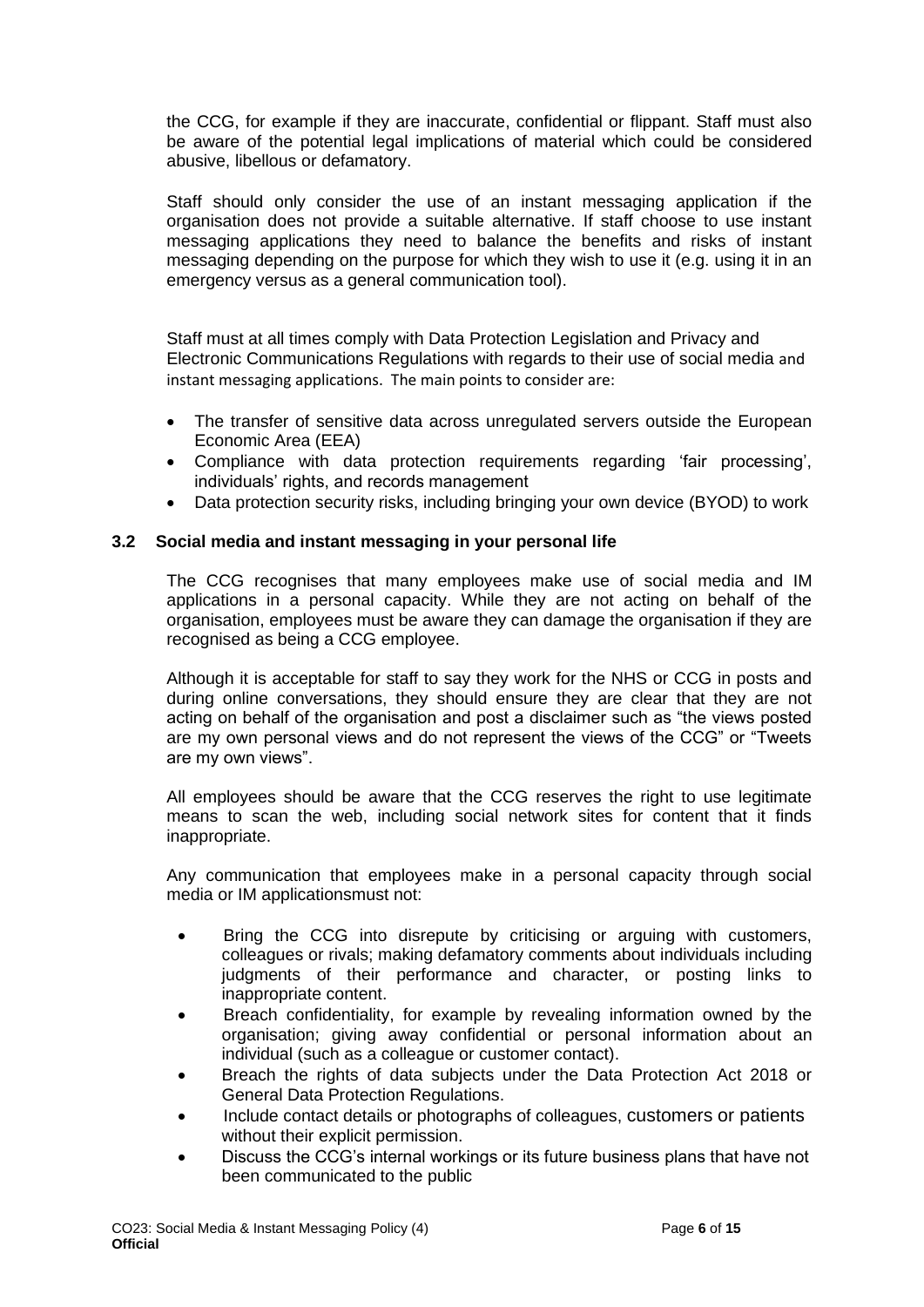- Breach copyright, for example by using someone else's images or written content without permission or failing to give acknowledgment where permission has been given to reproduce something. If photos/videos are of the general public in public places then you can use them without obtaining permission.
- Do anything that could be considered discriminatory, bullying or harassment of any individual, for example by making offensive or derogatory comments relating to protected characteristics under the Equality Act 2010.
- Use social media or Im applications to bully another individual or post images that are discriminatory or offensive (or links to such content).
- Post or share information that breaches any of the conditions in CCG or NHS policies.

Incidents of discrimination, bullying or harassment which take place via social media will be managed in line with CCG policy.

### **3.3 Line manager guidance for social media access**

Under this policy managers should be clear on the social media participation for any project and that individual staff members should be identified for managing the agreed social media for the project once appropriate approvals have been received. Managers requiring guidance should contact the appropriate lead for social media in the CCG.

### 3.**4 Considerations for staff when using IM applications**

The use of an instant messaging application should only be considered if the organisation does not provide a suitable alternative.

Staff and managers should consider the security features of instant messaging applications to ensure that the message stays private. If the message contains a patient's identity or information that could potentially be used to identify a patient or colleague then particular attention to, **Encryption, End-user verification, Passcode protection, Remote-wipe and Message retention** needs to be addressed

Staff should remember that instant messaging conversations may be subject to freedom of information requests or subject access requests and as such should not upload unless justifiable post the following:

- Personal identifiable information of patients and/or their relatives
- Personal identifiable information of another CCG employee in relation to their employment including judgements of their performance and character
- Photographs or video of another CCG employee taken in the work situation without explicit permission
- Defamatory statements about the CCG, its staff, services or contractors
- Confidential information on bulletin boards, forums or newsgroups

### **Devices used to access IM applications:**

- should not be accessible to others
- should to require a passcode immediately, and for it to lock out after a short period of not being used
- should have message notifications disabled on the device's lock-screen
- should have the remote-wipe feature enabled in case the device is lost or stolen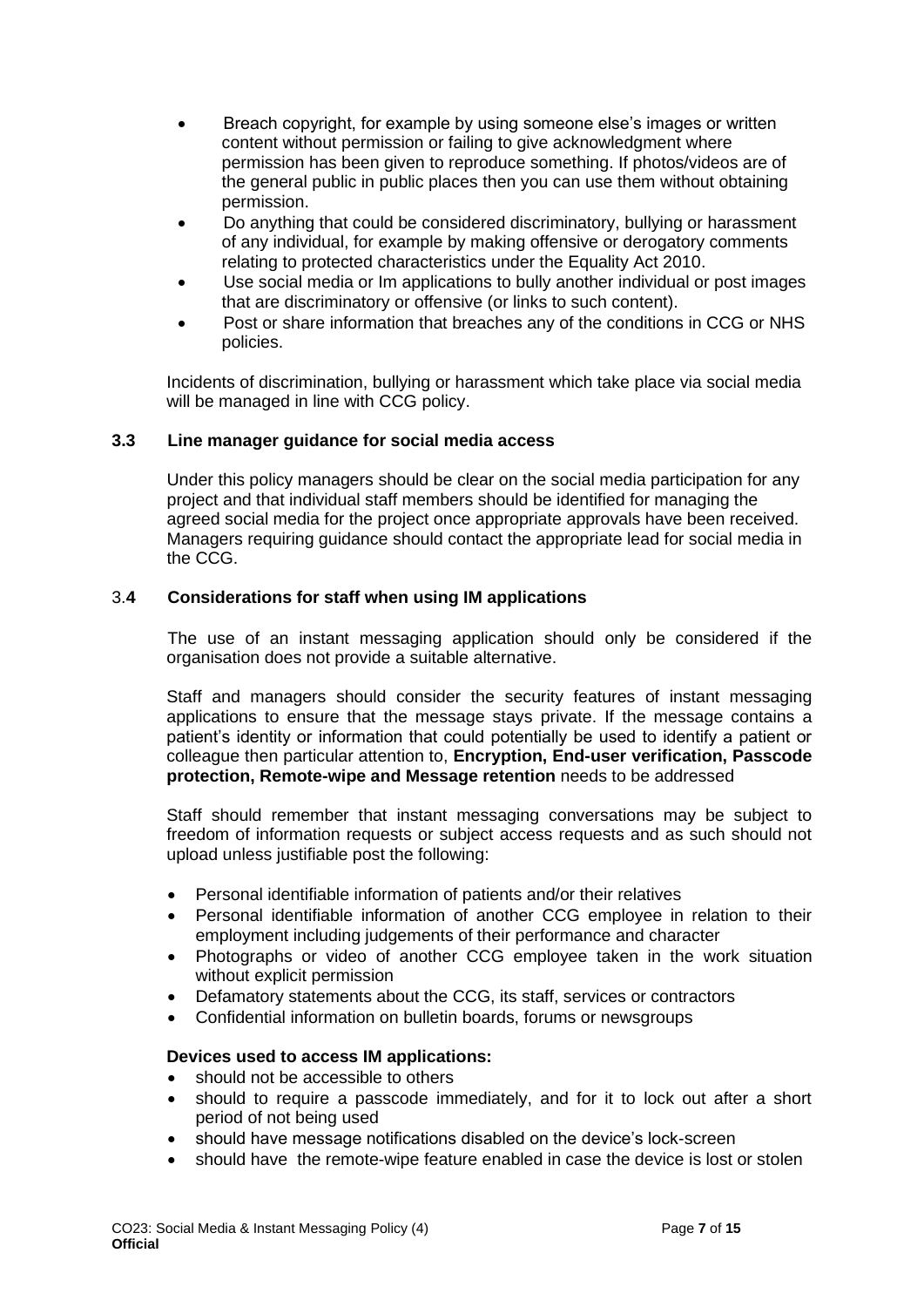### **Staff communicating on IM applications:**

- Should ensure that communications are being shared with the correct person or group
- If you are an instant messaging group administrator, take great care when selecting the membership of the group, and review the membership regularly
- Switch on additional security settings such as two-step verification
- Review any links to other apps that may be included with the instant messaging software and consider whether they are best switched off
- Unlink the app from your photo library

### **3.5 Guidance for staff given access to social media on behalf of the CCG**

Where access has been given to use social media sites, staff must not upload/post the following:

- Personal identifiable information of patients and/or their relatives
- Personal identifiable information of another CCG employee in relation to their employment including judgements of their performance and character
- Photographs or video of another CCG employee taken in the work situation without explicit permission
- Defamatory statements about the CCG, its staff, services or contractors
- Confidential information on bulletin boards, forums or newsgroups
- Raising Concerns at Work, without already having raised concerns through the proper channels. All staff should be aware that the Public Interest Disclosure Act 1998 gives legal protection to employees who wish to raise any concerns. The Raising Concerns at Work Policy incorporates the requirements of the Public Interest Disclosure Act 1998 (PIDA) and the Bribery Act 2010.

#### **3.6 Photos and videos**

Video is an excellent medium for providing stimulating and engaging content, which can potentially be seen by many people as it is easily shared on social media sites, IM applications and embedded on other people's websites.

Images of individuals in photos/videos are treated as personal information where the person's identity is clear and can reasonably be worked out. In this instance, informed and explicit consent is required to use the images and you must take reasonable steps to tell the individual who you are, what you are taking their picture for and how they can access it. Individuals also have a legal right to remove that consent at any time. If photos/videos are of the general public in public places then you can use them without obtaining permission providing the footage is brief, incidental, and an individual is not engaged in a personal or private activity. It is considered best practice to advise people that a video is being taken either verbally or with a sign.

You must ensure that all video and media (including presentations) are appropriate to share/publish and do not contain any confidential, commercially sensitive or defamatory information.

If the material is official and corporate CCG content then it must be branded appropriately, and be labelled and tagged accordingly. It must not be credited to an individual or production company. Further guidance is available from the Information Labelling & Classification Procedure (available on request from the CCG)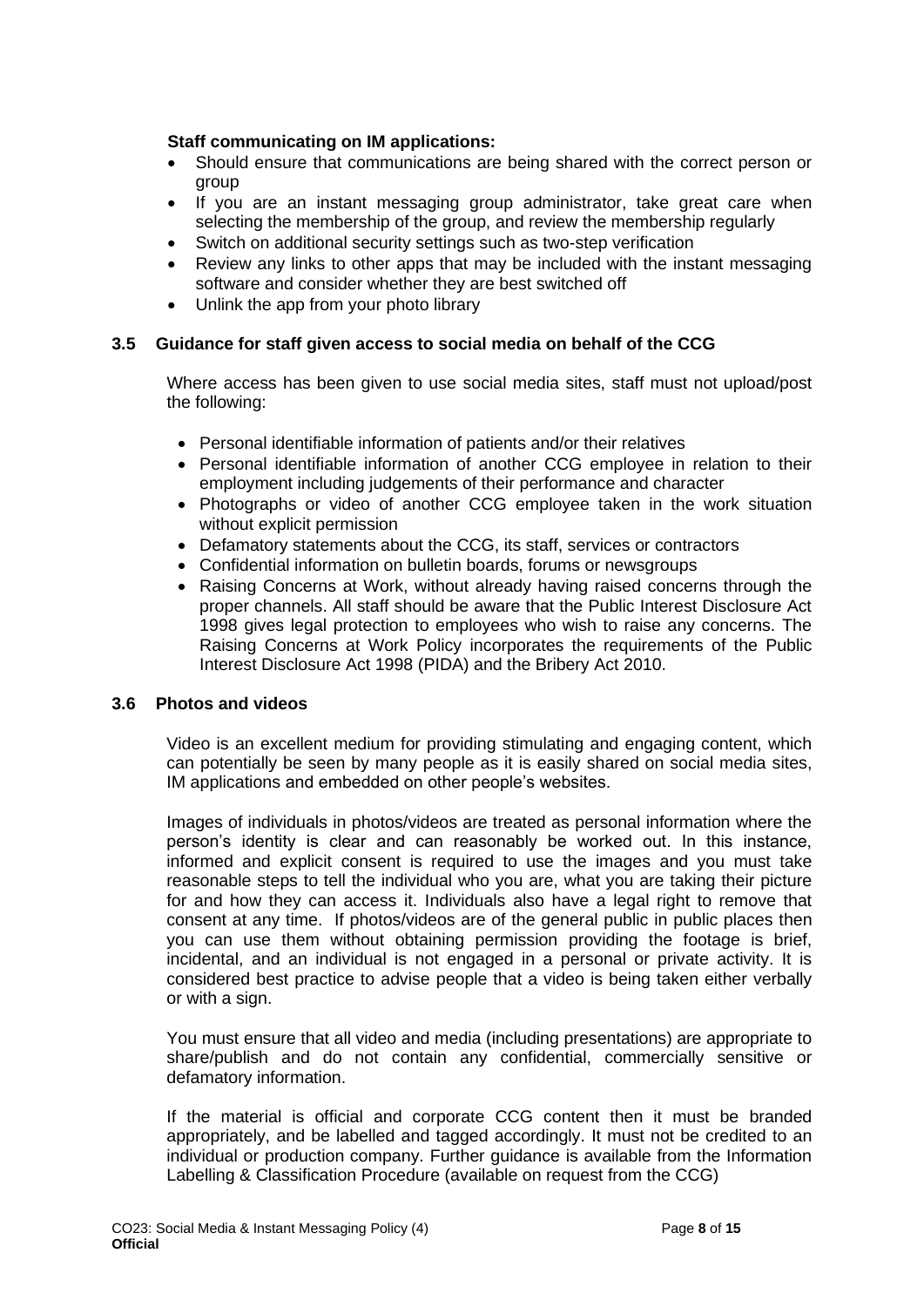### <span id="page-8-0"></span>**4. Implementation**

This policy will be available to all staff for use in relation to the use of social media and IM applications.

All managers are responsible for ensuring that relevant staff within the CCG have read and understood this document and are competent to carry out their duties in accordance with the procedures described.

### <span id="page-8-1"></span>**5. Training implications**

It has been determined that there are no specific training requirements associated with this policy/procedure.

### <span id="page-8-2"></span>**6. Documentation**

### **6.1 Other related policy documents**

- Confidentiality and data protection policy
- Information governance and risk policy
- Information security policy
- Safeguarding children policy
- Safeguarding vulnerable adults policy
- Standards of business conduct and declarations of interest policy
- Equality and diversity policy
- Harassment and bullying policy
- Raising Concerns at Work policy

### **6.2 Legislation and statutory requirements**

- Equality Act 2010
- Data Protection Act 2018
- Freedom of Information Act 1998
- General Data Protection Regulations 2016
- Human Rights Act 1998
- Employment Rights Act 1996
- Computer Misuse Act 1990
- Copyright, Designs and Patents Act 1988
- Bribery Act 2010
- Privacy and Electronic Communications Regulations 2003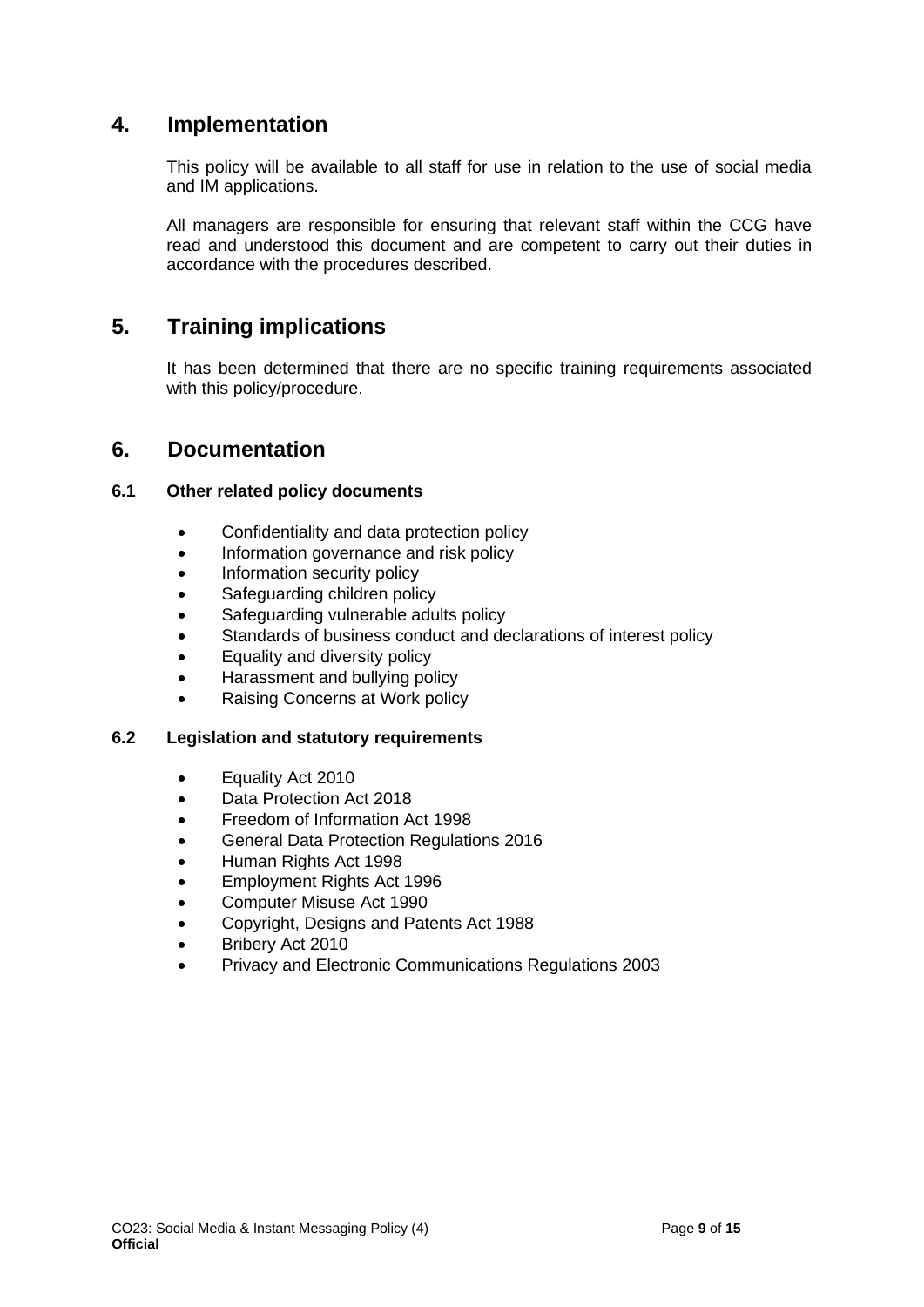### **6.3 Best practice recommendations**

- Royles, D, NHS Employers, *Driving a permissive use of social media - #NHSEngage*, [http://www.nhsemployers.org/Aboutus/news](http://www.nhsemployers.org/Aboutus/news-dean/commentry/Pages/DrivingAPermissiveUseOfSocialMediaNHSEngage.aspx)[dean/commentry/Pages/DrivingAPermissiveUseOfSocialMediaNHSEngage.a](http://www.nhsemployers.org/Aboutus/news-dean/commentry/Pages/DrivingAPermissiveUseOfSocialMediaNHSEngage.aspx) [spx,](http://www.nhsemployers.org/Aboutus/news-dean/commentry/Pages/DrivingAPermissiveUseOfSocialMediaNHSEngage.aspx) Accessed 29/07/2013
- Talbott, A, NHS Employers, *HR and Social Media in the NHS*, [http://www.nhsemployers.org/Aboutus/Publications/Documents/HR-social](http://www.nhsemployers.org/Aboutus/Publications/Documents/HR-social-media-NHS.pdf)[media-NHS.pdf,](http://www.nhsemployers.org/Aboutus/Publications/Documents/HR-social-media-NHS.pdf) Accessed 29/07/2013
- White, C, NHS Networks, *Using social media to engage, listen and learn*, [http://www.networks.nhs.uk/nhs-networks/smart](http://www.networks.nhs.uk/nhs-networks/smart-guides/documents/Using%20social%20media%20to%20engage-%20listen%20and%20learn.pdf)[guides/documents/Using%20social%20media%20to%20engage-](http://www.networks.nhs.uk/nhs-networks/smart-guides/documents/Using%20social%20media%20to%20engage-%20listen%20and%20learn.pdf) [%20listen%20and%20learn.pdf,](http://www.networks.nhs.uk/nhs-networks/smart-guides/documents/Using%20social%20media%20to%20engage-%20listen%20and%20learn.pdf) Accessed 29/07/2013
- Information Governance Alliance, *The Records Management Code of Practice for Health and Social Care 2016* [https://www.gov.uk/government/publications/records-management-code-of](https://www.gov.uk/government/publications/records-management-code-of-practice-for-health-and-social-care)[practice-for-health-and-social-care,](https://www.gov.uk/government/publications/records-management-code-of-practice-for-health-and-social-care) Accessed 9 May 2017
- **[https://digital.nhs.uk/data-and-information/looking-after-information/data](https://digital.nhs.uk/data-and-information/looking-after-information/data-security-and-information-governance/information-governance-alliance-iga/information-governance-resources/information-governance-and-technology-resources)[security-and-information-governance/information-governance-alliance](https://digital.nhs.uk/data-and-information/looking-after-information/data-security-and-information-governance/information-governance-alliance-iga/information-governance-resources/information-governance-and-technology-resources)[iga/information-governance-resources/information-governance-and-technology](https://digital.nhs.uk/data-and-information/looking-after-information/data-security-and-information-governance/information-governance-alliance-iga/information-governance-resources/information-governance-and-technology-resources)[resources](https://digital.nhs.uk/data-and-information/looking-after-information/data-security-and-information-governance/information-governance-alliance-iga/information-governance-resources/information-governance-and-technology-resources) Accessed 24/02/2020**

## <span id="page-9-0"></span>**7. Monitoring, review and archiving**

### **7.1 Monitoring**

The Accountable Officer will oversee, on behalf of the Governing Body, a method for monitoring the dissemination and implementation of this policy.

Monitoring information will be recorded in the policy database.

### **7.2 Review**

The Governing Body will ensure that this policy document is reviewed in accordance with the timescale specified at the time of approval. No policy or procedure will remain operational for a period exceeding three years without a review taking place.

Staff who become aware of any change which may affect a policy should advise their line manager as soon as possible. The governing body will then consider the need to review the policy or procedure outside of the agreed timescale for revision.

For ease of reference for reviewers or approval bodies, changes should be noted in the 'document history' table on the front page of this document.

**NB:** If the review consists of a change to an appendix or procedure document, approval may be given by the sponsor director and a revised document may be issued. Review to the main body of the policy must always follow the original approval process.

### **8.3 Archiving**

The Governing Body will ensure that archived copies of superseded policy documents are retained in accordance with The Records Management Code of Practice for Health and Social Care 2016.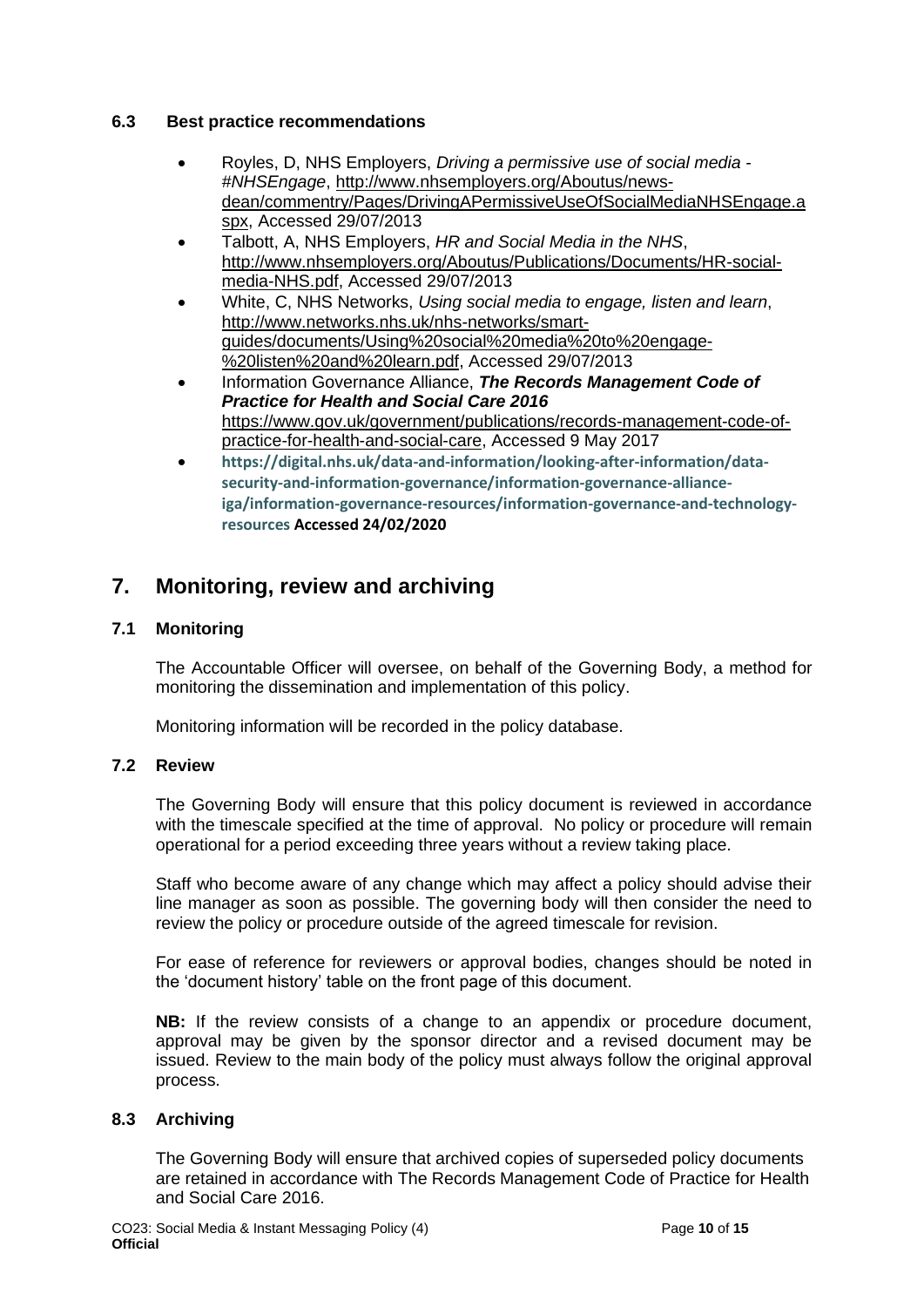## <span id="page-10-0"></span>**9. Equality Analysis**

# **Initial Screening Assessment (STEP 1)**

As a public body organisation we need to ensure that all our current and proposed strategies, policies, services and functions, have given proper consideration to equality, diversity and inclusion, do not aid barriers to access or generate discrimination against any protected groups under the Equality Act 2010 (Age, Disability, Gender Reassignment, Pregnancy and Maternity, Race, Religion/Belief, Sex, Sexual Orientation, Marriage and Civil Partnership).

This screening determines relevance for all new and revised strategies, policies, projects, service reviews and functions.

Completed at the earliest opportunity it will help to determine:

- The relevance of proposals and decisions to equality, diversity, cohesion and integration.
- Whether or not equality and diversity is being/has already been considered for due regard to the Equality Act 2010 and the Public Sector Equality Duty (PSED).
- Whether or not it is necessary to carry out a full Equality Impact Assessment.

### **Name(s) and role(s) of person completing this assessment:**

**Name:** Beverley Smith **Job Title: Senior Governance Officer (IG) Organisation:** North of England Commissioning Support Unit (NECS)

**Title of the service/project or policy:** Social Media and Instant Messaging Policy

### **Is this a;**

**Strategy / Policy** ☒ **Service Review** ☐ **Project** ☐ **Other** N/A

### **What are the aim(s) and objectives of the service, project or policy:**

The purpose of this document is to provide guidance to CCG staff on social media/networking on the internet and the external use of other online tools such as blogs, discussion forums and interactive news sites. It seeks to give direction to staff in the use of these tools and help them to understand the ways they can use social media to help achieve business goals. This document provides the awareness required by staff should they chose to use instant messenger applications when a secure method of messaging isn't made available by the organisation and the associated risks. This is a rapidly changing area and this policy is expected to be updated and amended as communication strategies evolve. This policy aims to help protect the organisation, but also to protect staff interests and to advise staff of the potential consequences of their behaviour and any content that they might post online, whether acting independently or in their capacity as a representative of the CCG.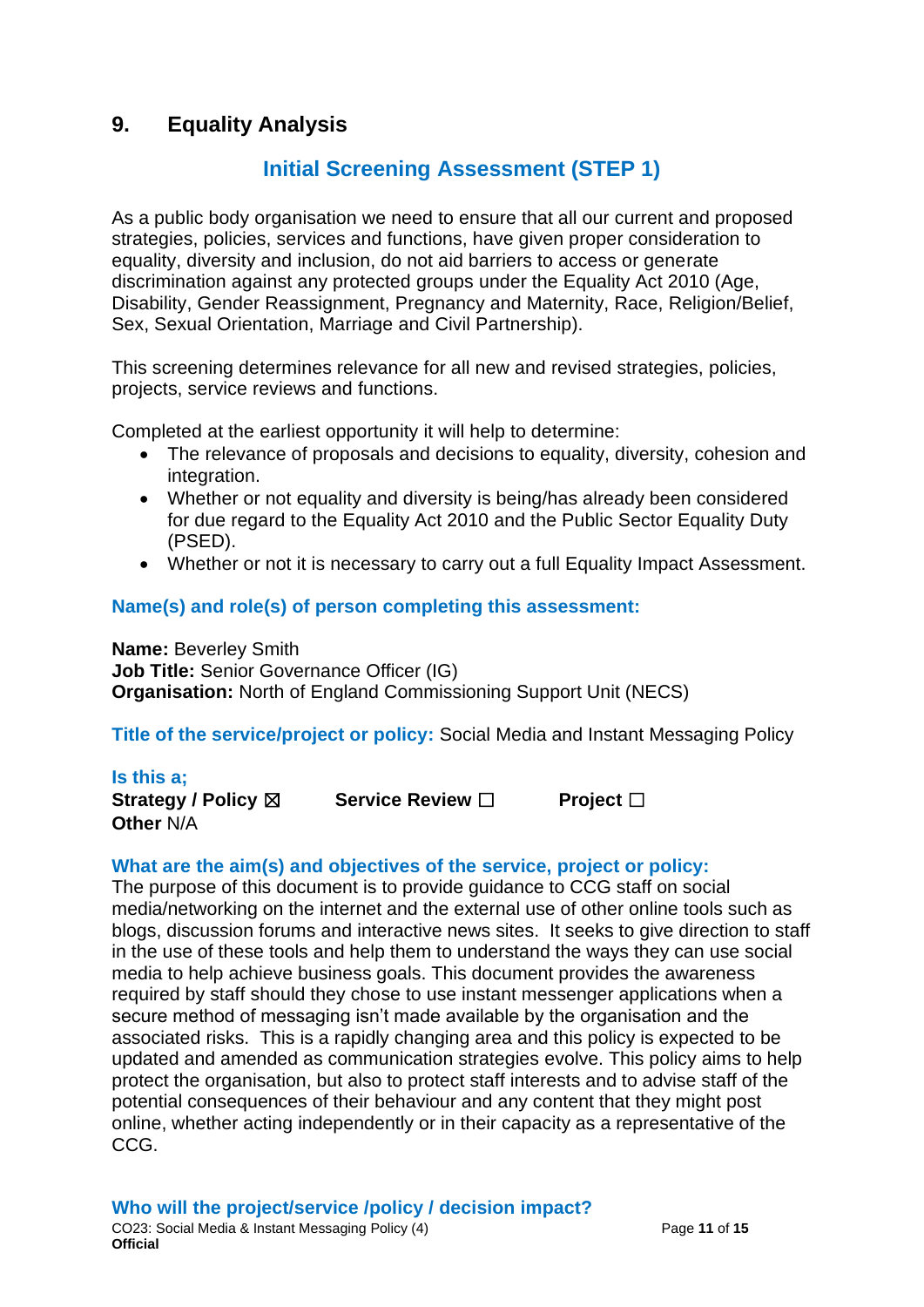(Consider the actual and potential impact)

- **Staff**  $⊠$
- **Service User / Patients** ☐
- **Other Public Sector Organisations**☐
- **Voluntary / Community groups / Trade Unions** ☐
- **Others, please specify** N/A

| <b>Questions</b>                                                          | <b>Yes</b> | <b>No</b>   |
|---------------------------------------------------------------------------|------------|-------------|
| Could there be an existing or potential negative impact on any of the     |            | $\boxtimes$ |
| protected characteristic groups?                                          |            |             |
| Has there been or likely to be any staff/patient/public concerns?         |            | ⊠           |
| Could this piece of work affect how our services, commissioning or        |            | $\boxtimes$ |
| procurement activities are organised, provided, located and by whom?      |            |             |
| Could this piece of work affect the workforce or employment practices?    |            | ⊠           |
| Does the piece of work involve or have a negative impact on:              |            | ⊠           |
| Eliminating unlawful discrimination, victimisation and harassment         |            |             |
| Advancing quality of opportunity<br>$\bullet$                             |            |             |
| Fostering good relations between protected and non-protected<br>$\bullet$ |            |             |
| groups in either the workforce or community                               |            |             |

### **If you have answered no to the above and conclude that there will not be a detrimental impact on any equality group caused by the proposed policy/project/service change, please state how you have reached that conclusion below:**

The policy is based on the NHS South Tyneside CCG former Social Media Policy and Published Information governance considerations for staff on the use of instant messaging software in acute clinical settings from the NHS. There is new information included in the document however the conclusion of 'no impact' is appropriate

### **If you have answered yes to any of the above, please now complete the 'STEP 2 Equality Impact Assessment' document**

| <b>Accessible Information Standard</b>                                                                                                           | Yes | No |
|--------------------------------------------------------------------------------------------------------------------------------------------------|-----|----|
| Please acknowledge you have considered the requirements of the<br>Accessible Information Standard when communicating with staff and<br>patients. | X   |    |
| https://www.england.nhs.uk/wp-content/uploads/2017/10/accessible-<br>info-standard-overview-2017-18.pdf                                          |     |    |
| If any of the above have not been implemented, please state the reason:<br>N/A                                                                   |     |    |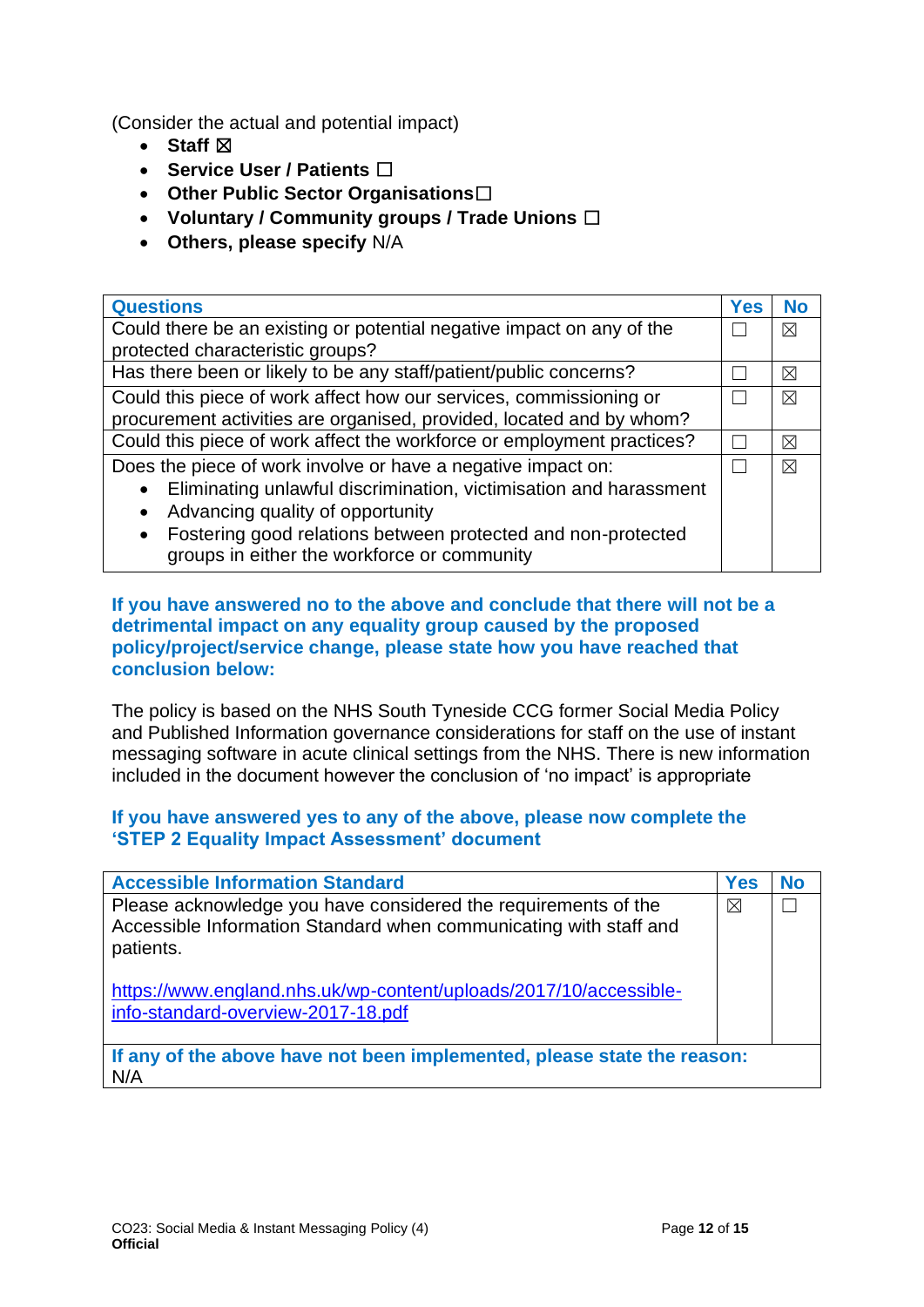## **Governance, ownership and approval**

| Please state here who has approved the actions and outcomes of the screening |           |              |
|------------------------------------------------------------------------------|-----------|--------------|
| <b>Name</b>                                                                  | Job title | <b>Date</b>  |
| <b>Executive Committee</b>                                                   | Approval  | October 2020 |

### **Publishing**

This screening document will act as evidence that due regard to the Equality Act 2010 and the Public Sector Equality Duty (PSED) has been given.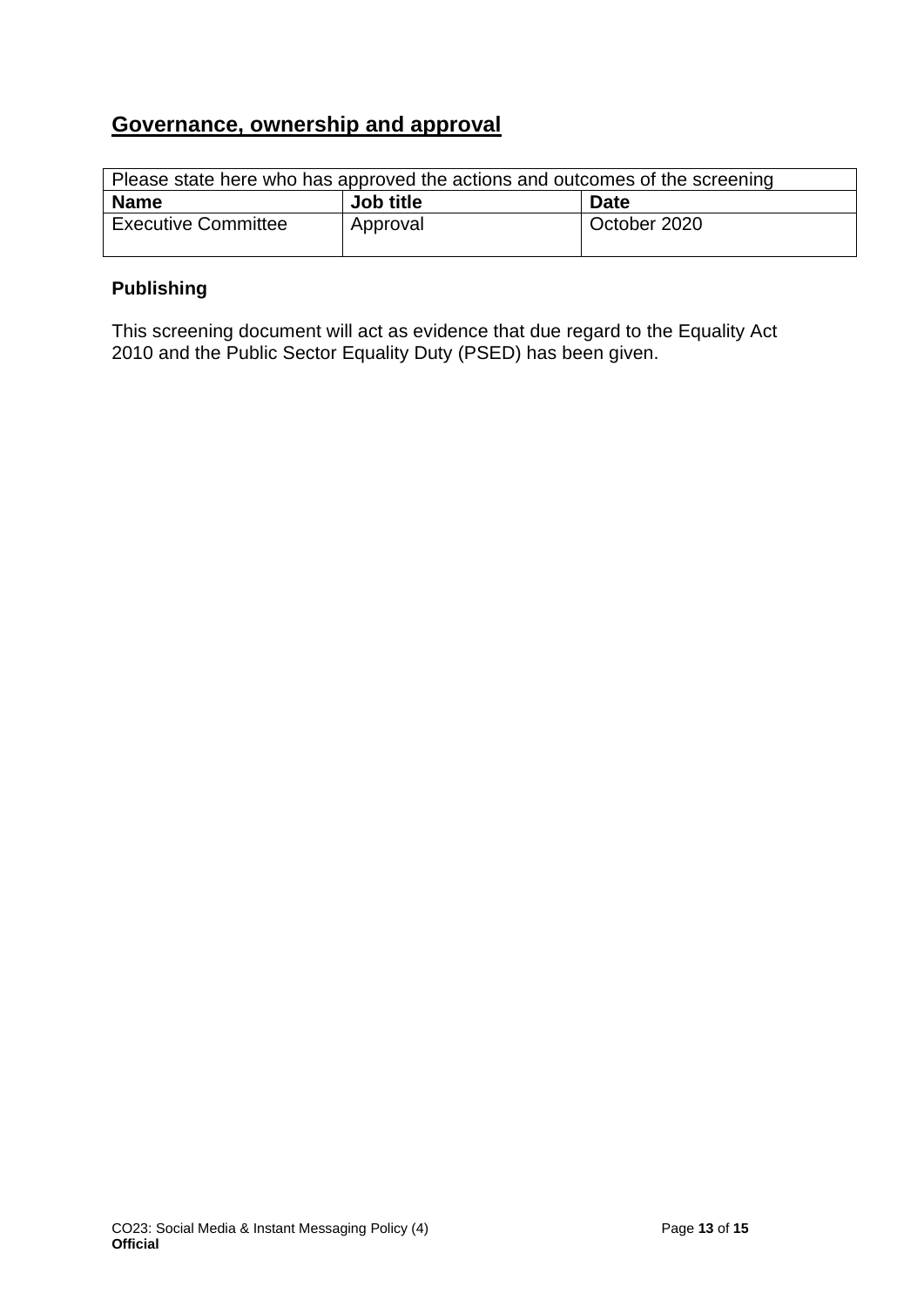# **Duties and Responsibilities**

<span id="page-13-1"></span><span id="page-13-0"></span>

| <b>Council of</b>        | The Council of Members has delegated responsibility to the           |
|--------------------------|----------------------------------------------------------------------|
| <b>Members (COM)</b>     | Governing Body (GB) for setting the strategic context in which       |
|                          | organisational process documents are developed, and for              |
|                          | establishing a scheme of governance for the formal review and        |
|                          | approval of such documents.                                          |
| <b>Chief Officer</b>     |                                                                      |
|                          | The Chief Officer has overall responsibility for the strategic       |
|                          | direction and operational management, including ensuring that        |
|                          | CCG process documents comply with all legal, statutory and           |
|                          | good practice guidance requirements.                                 |
| <b>Chief Finance</b>     | The Chief Finance Officer as CCG Governance Lead will                |
| <b>Officer</b>           | ensure that use of social media will:                                |
|                          | comply with corporate branding be used in a manner to                |
|                          | enhance the CCG's ability to engage with stakeholders                |
|                          | comply with statutory and regulatory rules as well as national       |
|                          | guidance and best practice                                           |
|                          | They are also responsible for:                                       |
|                          | generating and formulating this policy                               |
|                          | identifying the appropriate process for regular evaluation           |
|                          | of the implementation and effectiveness of this policy               |
|                          | identifying the competencies required to implement this<br>$\bullet$ |
|                          | policy, and either identifying a training resource or                |
|                          | approaching Workforce Learning and Development                       |
|                          | (Governance Directorate, Commissioning Support Unit)                 |
|                          | for assistance                                                       |
| <b>All line managers</b> | All line managers are responsible for ensuring that appropriate      |
|                          | processes are complied with when using social media.                 |
| <b>All Staff</b>         | All staff, including temporary and agency staff, are responsible     |
|                          | for:                                                                 |
|                          | Compliance with relevant process documents. Failure to               |
|                          | comply may result in disciplinary action being taken.                |
|                          | Co-operating with the development and implementation of              |
|                          | policies and procedures and as part of their normal duties           |
|                          | and responsibilities.                                                |
|                          | Identifying the need for a change in policy or procedure as          |
|                          | a result of becoming aware of changes in practice,                   |
|                          | changes to statutory requirements, revised professional or           |
|                          | clinical standards and local/national directives, and                |
|                          | advising their line manager accordingly.                             |
|                          | Identifying training needs in respect of policies and                |
|                          | procedures and bringing them to the attention of their line          |
|                          | manager.                                                             |
|                          | Attending training / awareness sessions when provided.               |